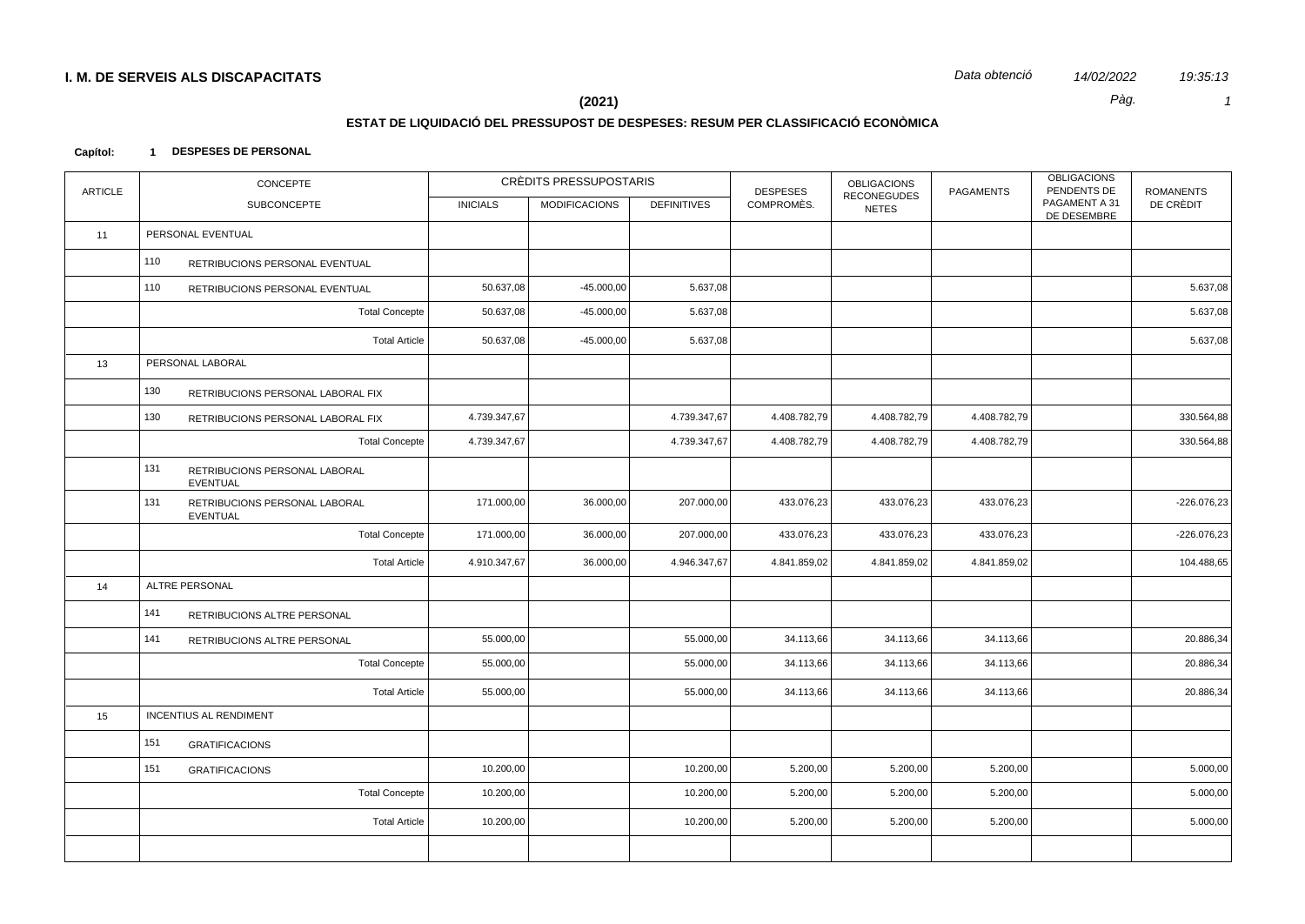Data obtenció 14/02/2022 19:35:13  $\overline{2}$ 

Pàg.

#### $(2021)$

# ESTAT DE LIQUIDACIÓ DEL PRESSUPOST DE DESPESES: RESUM PER CLASSIFICACIÓ ECONÒMICA

#### Capítol: 1 DESPESES DE PERSONAL

| <b>ARTICLE</b> | CONCEPTE                                                        |                 | CRÈDITS PRESSUPOSTARIS |                    | <b>DESPESES</b> | <b>OBLIGACIONS</b>                 | PAGAMENTS    | <b>OBLIGACIONS</b><br>PENDENTS DE | <b>ROMANENTS</b> |  |
|----------------|-----------------------------------------------------------------|-----------------|------------------------|--------------------|-----------------|------------------------------------|--------------|-----------------------------------|------------------|--|
|                | <b>SUBCONCEPTE</b>                                              | <b>INICIALS</b> | <b>MODIFICACIONS</b>   | <b>DEFINITIVES</b> | COMPROMÈS.      | <b>RECONEGUDES</b><br><b>NETES</b> |              | PAGAMENT A 31<br>DE DESEMBRE      | DE CRÈDIT        |  |
| 16             | QUOTES, PRESTACIONS I DESPESES SOCIALS A<br>CÀRREC DE L'EMPLEAD |                 |                        |                    |                 |                                    |              |                                   |                  |  |
|                | 160<br>QUOTES SOCIALS                                           |                 |                        |                    |                 |                                    |              |                                   |                  |  |
|                | 160<br><b>QUOTES SOCIALS</b>                                    | 1.134.033,76    |                        | 1.134.033,76       | 1.086.959,93    | 1.086.959,93                       | 1.086.959,93 |                                   | 47.073,83        |  |
|                | <b>Total Concepte</b>                                           | 1.134.033,76    |                        | 1.134.033,76       | 1.086.959,93    | 1.086.959,93                       | 1.086.959,93 |                                   | 47.073,83        |  |
|                | 163<br>DESPESES SOCIALS PERSONAL LABORAL                        |                 |                        |                    |                 |                                    |              |                                   |                  |  |
|                | 163<br>DESPESES SOCIALS PERSONAL LABORAL                        | 34.960,90       |                        | 34.960,90          | 461,80          | 461,80                             | 300,00       | 161,80                            | 34.499,10        |  |
|                | <b>Total Concepte</b>                                           | 34.960,90       |                        | 34.960,90          | 461,80          | 461,80                             | 300,00       | 161,80                            | 34.499,10        |  |
|                | <b>Total Article</b>                                            | 1.168.994,66    |                        | 1.168.994,66       | 1.087.421,73    | 1.087.421,73                       | 1.087.259,93 | 161,80                            | 81.572,93        |  |
|                | <b>Total Capítol</b>                                            | 6.195.179,41    | $-9.000,00$            | 6.186.179,41       | 5.968.594,41    | 5.968.594,41                       | 5.968.432,61 | 161,80                            | 217.585,00       |  |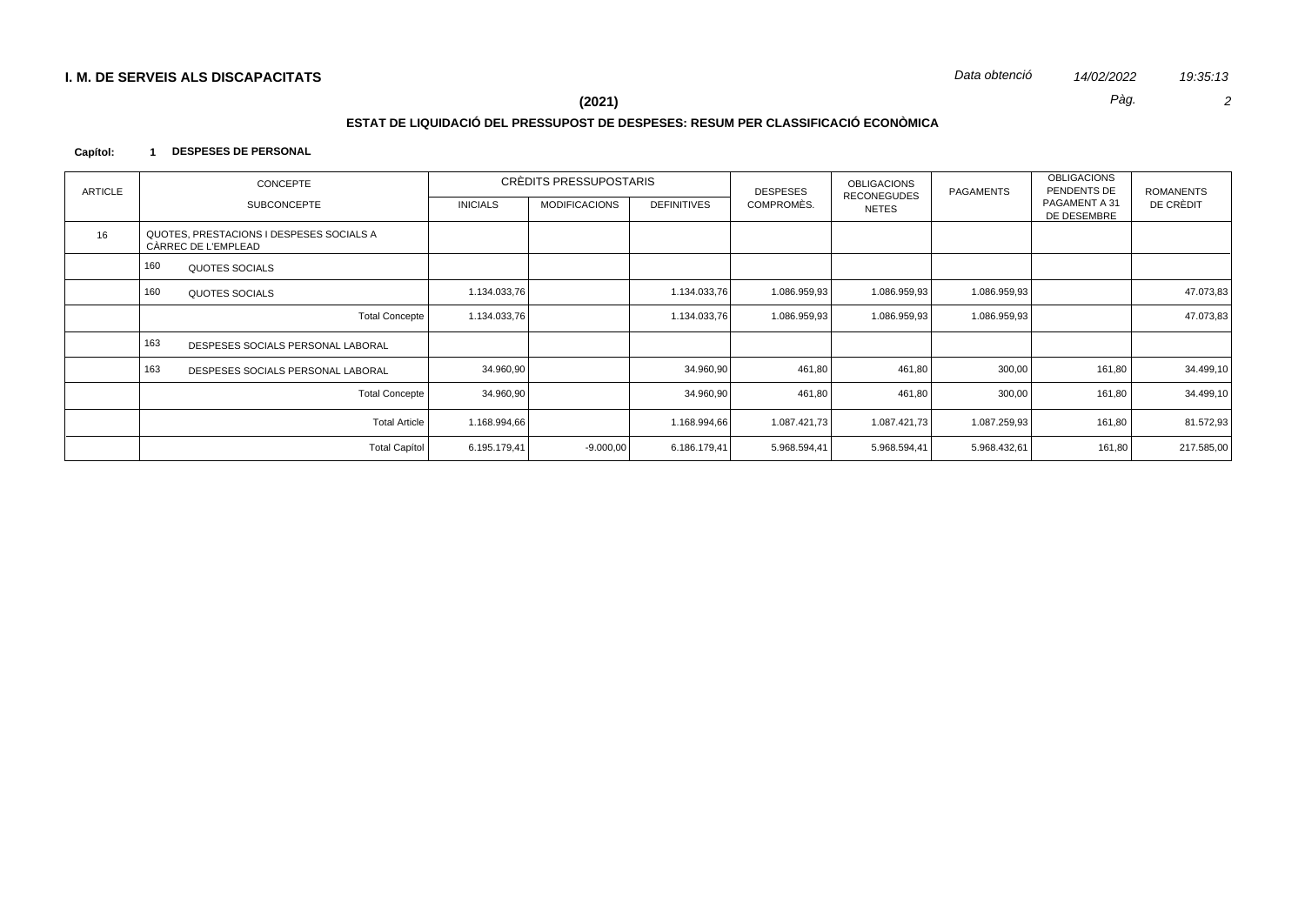$\mathbf{3}$ 

19:35:13

Pàg.

### $(2021)$

# ESTAT DE LIQUIDACIÓ DEL PRESSUPOST DE DESPESES: RESUM PER CLASSIFICACIÓ ECONÒMICA

#### 2 DESPESES CORRENTS EN BÉNS I SERVEIS Capítol:

| <b>ARTICLE</b> | <b>CONCEPTE</b>                                                         |                 | CRÈDITS PRESSUPOSTARIS |                    | <b>DESPESES</b> | <b>OBLIGACIONS</b><br><b>RECONEGUDES</b> | <b>PAGAMENTS</b> | <b>OBLIGACIONS</b><br>PENDENTS DE | <b>ROMANENTS</b> |
|----------------|-------------------------------------------------------------------------|-----------------|------------------------|--------------------|-----------------|------------------------------------------|------------------|-----------------------------------|------------------|
|                | <b>SUBCONCEPTE</b>                                                      | <b>INICIALS</b> | <b>MODIFICACIONS</b>   | <b>DEFINITIVES</b> | COMPROMÈS.      | <b>NETES</b>                             |                  | PAGAMENT A 31<br>DE DESEMBRE      | DE CRÈDIT        |
| 20             | ARRENDAMENTS I CÀNONS                                                   |                 |                        |                    |                 |                                          |                  |                                   |                  |
|                | 203<br>ARRENDAMENTS DE MAQUINÀRIA,<br><b>INSTAL-LACIONS I UTILLATGE</b> |                 |                        |                    |                 |                                          |                  |                                   |                  |
|                | 203<br>ARRENDAMENTS DE MAQUINÀRIA,<br><b>INSTAL-LACIONS I UTILLATGE</b> | 10.000,00       | 3.000,00               | 13.000,00          | 9.813,19        | 9.813,19                                 | 6.812,92         | 3.000,27                          | 3.186,81         |
|                | <b>Total Concepte</b>                                                   | 10.000,00       | 3.000,00               | 13.000,00          | 9.813,19        | 9.813,19                                 | 6.812,92         | 3.000,27                          | 3.186,81         |
|                | 204<br>ARRENDAMENTS DE MATERIAL DE<br><b>TRANSPORT</b>                  |                 |                        |                    |                 |                                          |                  |                                   |                  |
|                | 204<br>ARRENDAMENTS DE MATERIAL DE<br>TRANSPORT                         | 8.000,00        |                        | 8.000,00           |                 |                                          |                  |                                   | 8.000,00         |
|                | <b>Total Concepte</b>                                                   | 8.000,00        |                        | 8.000,00           |                 |                                          |                  |                                   | 8.000,00         |
|                | <b>Total Article</b>                                                    | 18.000,00       | 3.000,00               | 21.000,00          | 9.813,19        | 9.813,19                                 | 6.812,92         | 3.000,27                          | 11.186,81        |
| 21             | REPARACIONS, MANTENIMENT I CONSERVACIÓ                                  |                 |                        |                    |                 |                                          |                  |                                   |                  |
|                | 212<br>REPARAC.EDIFICIS I ALTRES<br><b>CONSTRUCCIONS</b>                |                 |                        |                    |                 |                                          |                  |                                   |                  |
|                | 212<br>REPARAC.EDIFICIS I ALTRES<br><b>CONSTRUCCIONS</b>                | 7.200,00        |                        | 7.200,00           | 1.235,96        | 1.235,96                                 | 935,48           | 300,48                            | 5.964,04         |
|                | <b>Total Concepte</b>                                                   | 7.200,00        |                        | 7.200,00           | 1.235,96        | 1.235,96                                 | 935,48           | 300,48                            | 5.964,04         |
|                | 213<br>REPARAC.MAQUINÀRIA, INSTAL·LACIONS<br>TÈCNIQUES I UTILLATGE      |                 |                        |                    |                 |                                          |                  |                                   |                  |
|                | 213<br>REPARAC.MAQUINÀRIA, INSTAL·LACIONS<br>TÈCNIQUES I UTILLATGE      | 11.500,00       | 4.000,00               | 15.500,00          | 6.015,41        | 6.015,41                                 | 6.015,41         |                                   | 9.484,59         |
|                | <b>Total Concepte</b>                                                   | 11.500,00       | 4.000,00               | 15.500,00          | 6.015,41        | 6.015,41                                 | 6.015,41         |                                   | 9.484,59         |
|                | 214<br>REPARAC.MATERIAL DE TRANSPORT                                    |                 |                        |                    |                 |                                          |                  |                                   |                  |
|                | 214<br>REPARAC.MATERIAL DE TRANSPORT                                    | 2.000,00        |                        | 2.000,00           | 738,25          | 738,25                                   | 401,74           | 336,51                            | 1.261,75         |
|                | <b>Total Concepte</b>                                                   | 2.000,00        |                        | 2.000,00           | 738,25          | 738,25                                   | 401,74           | 336,51                            | 1.261,75         |
|                | 215<br>REPARAC.MOBILIARI I EQUIPAMENT<br><b>D'OFICINA</b>               |                 |                        |                    |                 |                                          |                  |                                   |                  |
|                | 215<br>REPARAC.MOBILIARI I EQUIPAMENT<br><b>D'OFICINA</b>               | 4.000,00        |                        | 4.000,00           | 582,26          | 582,26                                   | 582,26           |                                   | 3.417,74         |
|                | <b>Total Concepte</b>                                                   | 4.000,00        |                        | 4.000,00           | 582,26          | 582,26                                   | 582,26           |                                   | 3.417,74         |
|                |                                                                         |                 |                        |                    |                 |                                          |                  |                                   |                  |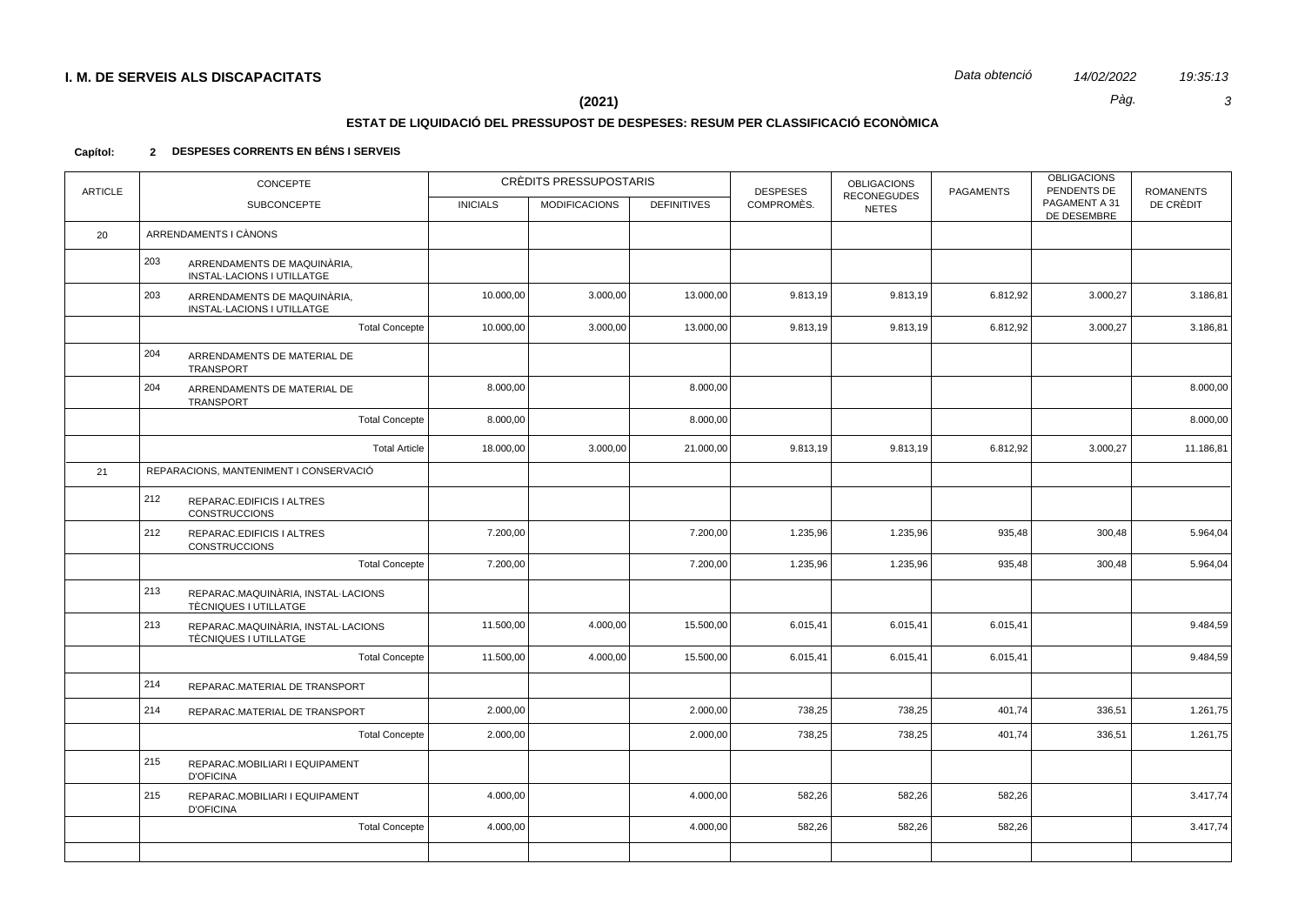19:35:13  $\overline{4}$ 

Pàg.

### $(2021)$

#### ESTAT DE LIQUIDACIÓ DEL PRESSUPOST DE DESPESES: RESUM PER CLASSIFICACIÓ ECONÒMICA

#### 2 DESPESES CORRENTS EN BÉNS I SERVEIS Capítol:

| <b>ARTICLE</b> | CONCEPTE |                                                       |                 | CRÈDITS PRESSUPOSTARIS | <b>DESPESES</b>    |            | <b>OBLIGACIONS</b>                 | <b>OBLIGACIONS</b><br>PENDENTS DE<br><b>PAGAMENTS</b> |                              | <b>ROMANENTS</b> |
|----------------|----------|-------------------------------------------------------|-----------------|------------------------|--------------------|------------|------------------------------------|-------------------------------------------------------|------------------------------|------------------|
|                |          | <b>SUBCONCEPTE</b>                                    | <b>INICIALS</b> | <b>MODIFICACIONS</b>   | <b>DEFINITIVES</b> | COMPROMÈS. | <b>RECONEGUDES</b><br><b>NETES</b> |                                                       | PAGAMENT A 31<br>DE DESEMBRE | DE CRÈDIT        |
|                | 216      | REPARAC.EQUIPS PER A PROCESSOS<br><b>D'IMFORMACIÓ</b> |                 |                        |                    |            |                                    |                                                       |                              |                  |
|                | 216      | REPARAC.EQUIPS PER A PROCESSOS<br><b>D'IMFORMACIÓ</b> | 5.900,00        |                        | 5.900,00           |            |                                    |                                                       |                              | 5.900,00         |
|                |          | <b>Total Concepte</b>                                 | 5.900,00        |                        | 5.900,00           |            |                                    |                                                       |                              | 5.900,00         |
|                |          | <b>Total Article</b>                                  | 30.600,00       | 4.000,00               | 34.600,00          | 8.571,88   | 8.571,88                           | 7.934,89                                              | 636,99                       | 26.028,12        |
| 22             |          | MATERIAL, SUMMINISTRAMENTS I ALTRES                   |                 |                        |                    |            |                                    |                                                       |                              |                  |
|                | 220      | <b>MATERIAL D'OFICINA</b>                             |                 |                        |                    |            |                                    |                                                       |                              |                  |
|                | 220      | <b>MATERIAL D'OFICINA</b>                             | 11.500,00       |                        | 11.500,00          | 3.532,20   | 3.532,20                           | 2.696,24                                              | 835,96                       | 7.967,80         |
|                |          | <b>Total Concepte</b>                                 | 11.500,00       |                        | 11.500,00          | 3.532,20   | 3.532,20                           | 2.696,24                                              | 835,96                       | 7.967,80         |
|                | 221      | <b>SUMMINISTRAMENTS</b>                               |                 |                        |                    |            |                                    |                                                       |                              |                  |
|                | 221      | <b>SUMMINISTRAMENTS</b>                               | 386.000,00      |                        | 386.000,00         | 358.590,99 | 358.590,99                         | 283.085,87                                            | 75.505,12                    | 27.409,01        |
|                |          | <b>Total Concepte</b>                                 | 386.000,00      |                        | 386.000,00         | 358.590,99 | 358.590,99                         | 283.085,87                                            | 75.505,12                    | 27.409,01        |
|                | 222      | <b>COMUNICACIONS</b>                                  |                 |                        |                    |            |                                    |                                                       |                              |                  |
|                | 222      | <b>COMUNICACIONS</b>                                  | 14.000,00       |                        | 14.000,00          | 12.278,47  | 12.278,47                          | 12.208,30                                             | 70,17                        | 1.721,53         |
|                |          | <b>Total Concepte</b>                                 | 14.000,00       |                        | 14.000,00          | 12.278,47  | 12.278,47                          | 12.208,30                                             | 70,17                        | 1.721,53         |
|                | 223      | <b>TRANSPORTS</b>                                     |                 |                        |                    |            |                                    |                                                       |                              |                  |
|                | 223      | <b>TRANSPORTS</b>                                     | 29.000,00       |                        | 29.000,00          | 6.214,58   | 6.214,58                           | 5.422,58                                              | 792,00                       | 22.785,42        |
|                |          | <b>Total Concepte</b>                                 | 29.000,00       |                        | 29.000,00          | 6.214,58   | 6.214,58                           | 5.422,58                                              | 792,00                       | 22.785,42        |
|                | 224      | PRIMES D'ASSEGURANCES                                 |                 |                        |                    |            |                                    |                                                       |                              |                  |
|                | 224      | PRIMES D'ASSEGURANCES                                 | 81.300,00       |                        | 81.300,00          | 77.288,88  | 77.288,88                          | 77.288,88                                             |                              | 4.011,12         |
|                |          | <b>Total Concepte</b>                                 | 81.300,00       |                        | 81.300,00          | 77.288,88  | 77.288,88                          | 77.288,88                                             |                              | 4.011,12         |
|                | 225      | <b>TRIBUTS</b>                                        |                 |                        |                    |            |                                    |                                                       |                              |                  |
|                | 225      | <b>TRIBUTS</b>                                        | 300,00          |                        | 300,00             | 315,71     | 315,71                             | 315,71                                                |                              | $-15,71$         |
|                |          | <b>Total Concepte</b>                                 | 300,00          |                        | 300,00             | 315,71     | 315,71                             | 315,71                                                |                              | $-15,71$         |
|                | 226      | <b>DESPESES DIVERSES</b>                              |                 |                        |                    |            |                                    |                                                       |                              |                  |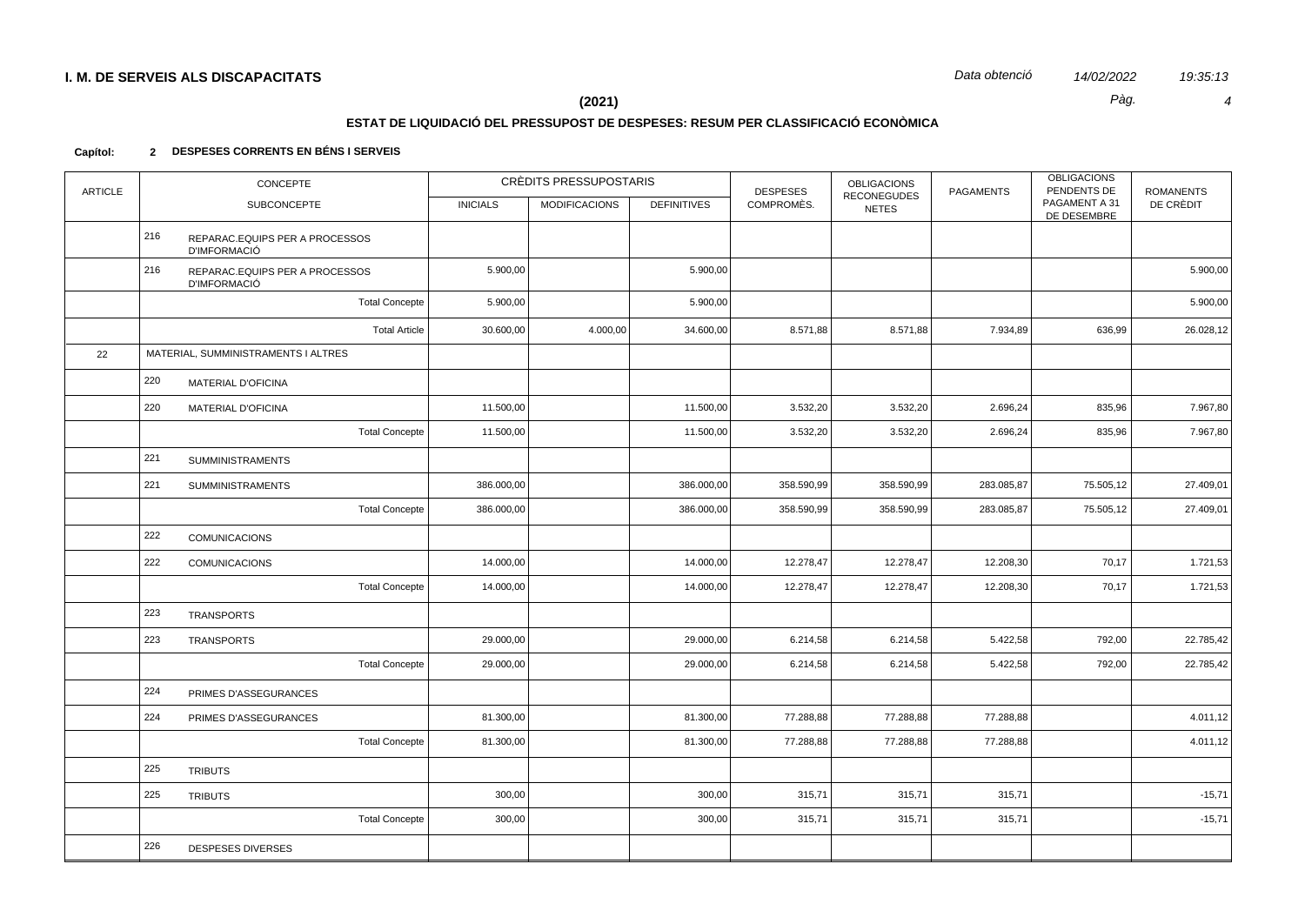$\sqrt{5}$ 

19:35:13

Pàg.

### $(2021)$

# ESTAT DE LIQUIDACIÓ DEL PRESSUPOST DE DESPESES: RESUM PER CLASSIFICACIÓ ECONÒMICA

#### 2 DESPESES CORRENTS EN BÉNS I SERVEIS Capítol:

| <b>ARTICLE</b> | CONCEPTE                                                                   |                 | CRÈDITS PRESSUPOSTARIS |                    | <b>DESPESES</b> |                                    | <b>PAGAMENTS</b> | <b>OBLIGACIONS</b><br>PENDENTS DE<br><b>ROMANENTS</b> |            |
|----------------|----------------------------------------------------------------------------|-----------------|------------------------|--------------------|-----------------|------------------------------------|------------------|-------------------------------------------------------|------------|
|                | <b>SUBCONCEPTE</b>                                                         | <b>INICIALS</b> | <b>MODIFICACIONS</b>   | <b>DEFINITIVES</b> | COMPROMÈS.      | <b>RECONEGUDES</b><br><b>NETES</b> |                  | PAGAMENT A 31<br>DE DESEMBRE                          | DE CRÈDIT  |
|                | 226<br><b>DESPESES DIVERSES</b>                                            | 133.300,00      |                        | 133.300,00         | 79.400,06       | 79.400,06                          | 77.189,46        | 2.210,60                                              | 53.899,94  |
|                | <b>Total Concepte</b>                                                      | 133.300,00      |                        | 133.300,00         | 79.400,06       | 79.400,06                          | 77.189,46        | 2.210,60                                              | 53.899,94  |
|                | 227<br>TREBALLS REALITZATS PER A ALTRES<br><b>EMPRESES I PROFESSIONALS</b> |                 |                        |                    |                 |                                    |                  |                                                       |            |
|                | 227<br>TREBALLS REALITZATS PER A ALTRES<br>EMPRESES I PROFESSIONALS        | 107.000,00      |                        | 107.000,00         | 27.270,35       | 27.270,35                          | 16.168,26        | 11.102,09                                             | 79.729,65  |
|                | <b>Total Concepte</b>                                                      | 107.000,00      |                        | 107.000,00         | 27.270,35       | 27.270,35                          | 16.168,26        | 11.102,09                                             | 79.729,65  |
|                | <b>Total Article</b>                                                       | 762.400,00      |                        | 762.400,00         | 564.891,24      | 564.891,24                         | 474.375,30       | 90.515,94                                             | 197.508,76 |
| 23             | INDEMNITZACIONS PER RAONS DE SERVEIS                                       |                 |                        |                    |                 |                                    |                  |                                                       |            |
|                | 230<br><b>DIETES</b>                                                       |                 |                        |                    |                 |                                    |                  |                                                       |            |
|                | 230<br><b>DIETES</b>                                                       | 15.600,00       |                        | 15.600,00          |                 |                                    |                  |                                                       | 15.600,00  |
|                | <b>Total Concepte</b>                                                      | 15.600,00       |                        | 15.600,00          |                 |                                    |                  |                                                       | 15.600,00  |
|                | 231<br><b>LOCOMOCIÓ</b>                                                    |                 |                        |                    |                 |                                    |                  |                                                       |            |
|                | 231<br><b>LOCOMOCIÓ</b>                                                    | 2.500,00        |                        | 2.500,00           | 291,51          | 291,51                             | 291,51           |                                                       | 2.208,49   |
|                | <b>Total Concepte</b>                                                      | 2.500,00        |                        | 2.500,00           | 291,51          | 291,51                             | 291,51           |                                                       | 2.208,49   |
|                | 233<br>ALTRES INDEMNITZACIONS                                              |                 |                        |                    |                 |                                    |                  |                                                       |            |
|                | 233<br>ALTRES INDEMNITZACIONS                                              | 300,00          |                        | 300,00             |                 |                                    |                  |                                                       | 300,00     |
|                | <b>Total Concepte</b>                                                      | 300,00          |                        | 300,00             |                 |                                    |                  |                                                       | 300,00     |
|                | <b>Total Article</b>                                                       | 18.400,00       |                        | 18.400,00          | 291,51          | 291,51                             | 291,51           |                                                       | 18.108,49  |
|                | <b>Total Capítol</b>                                                       | 829.400,00      | 7.000,00               | 836.400,00         | 583.567,82      | 583.567,82                         | 489.414,62       | 94.153,20                                             | 252.832,18 |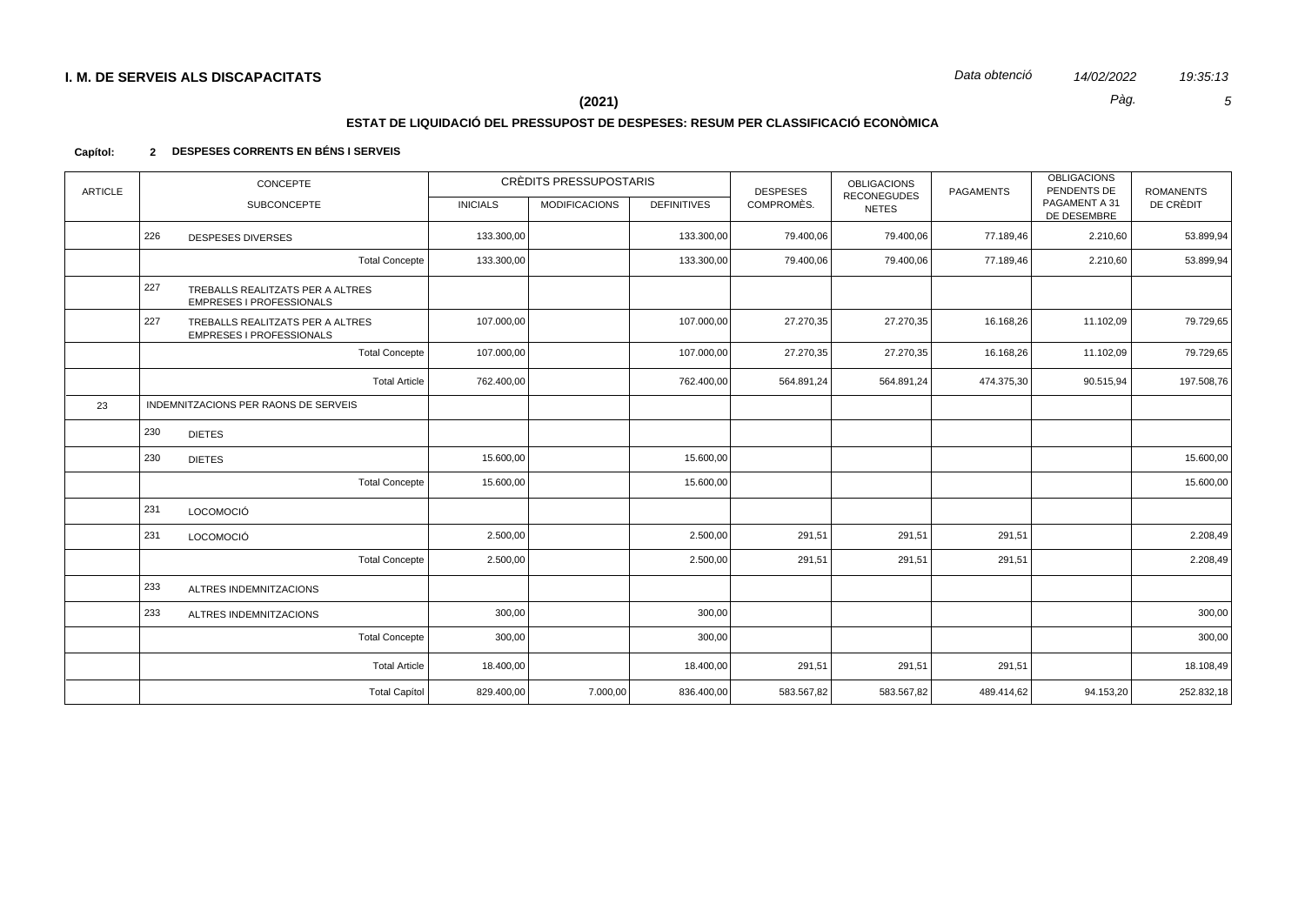Data obtenció 14/02/2022

Pàg.

19:35:13  $\epsilon$ 

 $(2021)$ 

### ESTAT DE LIQUIDACIÓ DEL PRESSUPOST DE DESPESES: RESUM PER CLASSIFICACIÓ ECONÒMICA

#### Capítol: 3 DESPESES FINANCERES

| <b>ARTICLE</b> | <b>CONCEPTE</b>                                                               |                 | CRÈDITS PRESSUPOSTARIS |                    | <b>DESPESES</b> | <b>OBLIGACIONS</b>                 | <b>PAGAMENTS</b> | <b>OBLIGACIONS</b><br>PENDENTS DE | <b>ROMANENTS</b> |
|----------------|-------------------------------------------------------------------------------|-----------------|------------------------|--------------------|-----------------|------------------------------------|------------------|-----------------------------------|------------------|
|                | <b>SUBCONCEPTE</b>                                                            | <b>INICIALS</b> | <b>MODIFICACIONS</b>   | <b>DEFINITIVES</b> | COMPROMÈS.      | <b>RECONEGUDES</b><br><b>NETES</b> |                  | PAGAMENT A 31<br>DE DESEMBRE      | DE CRÈDIT        |
| 35             | INTERESSOS DE DEMORA I ALTRES DESPESES<br><b>FINANCERES</b>                   |                 |                        |                    |                 |                                    |                  |                                   |                  |
|                | 352<br><b>INTERESSOS DE DEMORA</b>                                            |                 |                        |                    |                 |                                    |                  |                                   |                  |
|                | 352<br><b>INTERESSOS DE DEMORA</b>                                            | 500,00          |                        | 500,00             | 2,67            | 2,67                               | 2,67             |                                   | 497,33           |
|                | <b>Total Concepte</b>                                                         | 500,00          |                        | 500,00             | 2,67            | 2,67                               | 2,67             |                                   | 497,33           |
|                | 358<br><b>INTERESSOS PER OPERACIONS</b><br>D'ARRENDAMENT FINANCER ("LEASING") |                 |                        |                    |                 |                                    |                  |                                   |                  |
|                | 358<br><b>INTERESSOS PER OPERACIONS</b><br>D'ARRENDAMENT FINANCER ("LEASING") | 3,00            |                        | 3,00               |                 |                                    |                  |                                   | 3,00             |
|                | <b>Total Concepte</b>                                                         | 3,00            |                        | 3,00               |                 |                                    |                  |                                   | 3,00             |
|                | 359<br>ALTRES DESPESES FINANCERES                                             |                 |                        |                    |                 |                                    |                  |                                   |                  |
|                | 359<br>ALTRES DESPESES FINANCERES                                             | 500,00          | 2.000,00               | 2.500,00           | 2.203,44        | 2.203,44                           | 2.203,44         |                                   | 296,56           |
|                | <b>Total Concepte</b>                                                         | 500,00          | 2.000,00               | 2.500,00           | 2.203,44        | 2.203,44                           | 2.203,44         |                                   | 296,56           |
|                | <b>Total Article</b>                                                          | 1.003,00        | 2.000,00               | 3.003,00           | 2.206,11        | 2.206,11                           | 2.206,11         |                                   | 796,89           |
|                | <b>Total Capítol</b>                                                          | 1.003,00        | 2.000,00               | 3.003,00           | 2.206,11        | 2.206,11                           | 2.206,11         |                                   | 796,89           |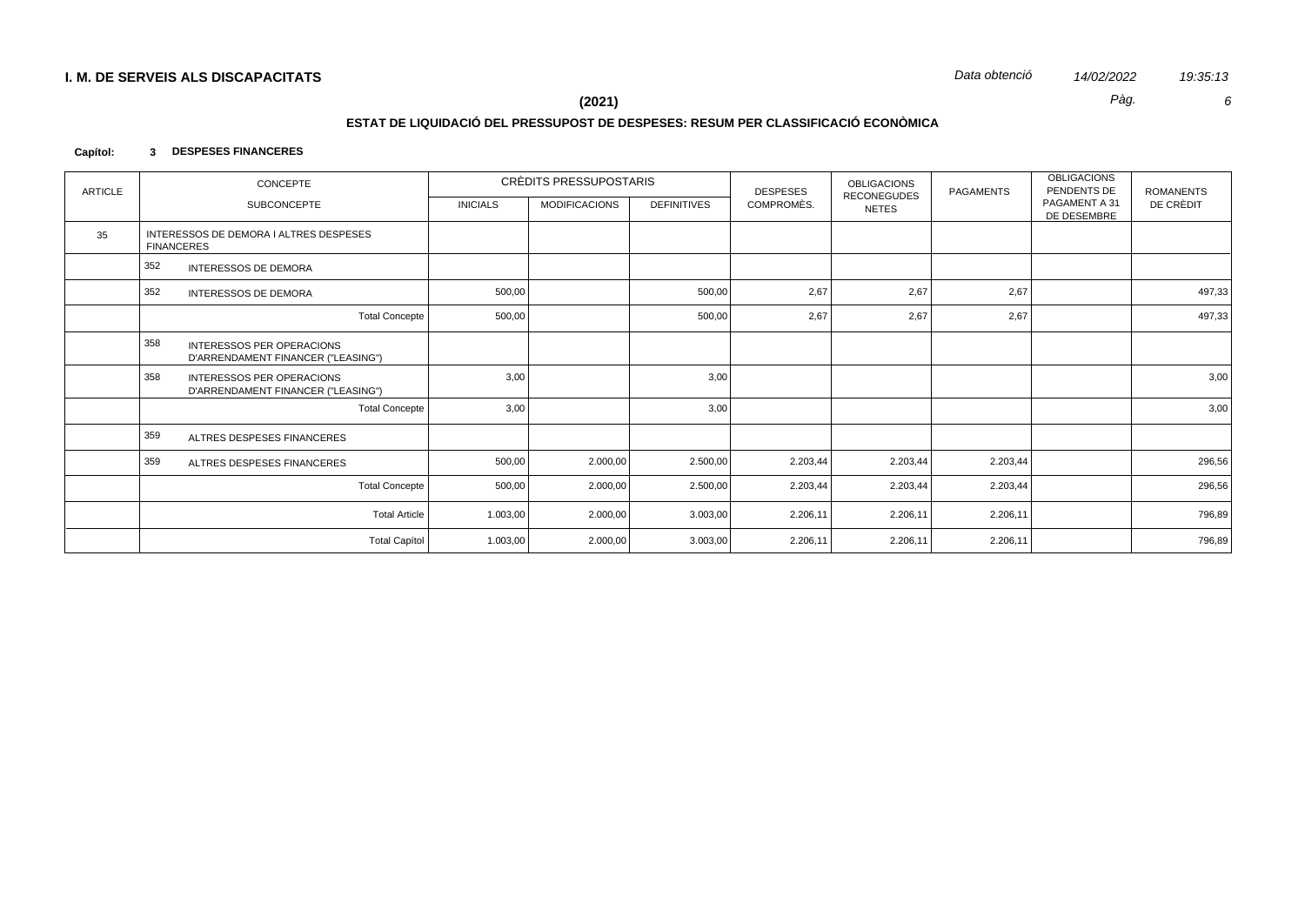# $\overline{7}$

19:35:13

Pàg.

# $(2021)$

# ESTAT DE LIQUIDACIÓ DEL PRESSUPOST DE DESPESES: RESUM PER CLASSIFICACIÓ ECONÒMICA

#### 4 TRANSFERÈNCIES CORRENTS Capítol:

| <b>ARTICLE</b> | <b>CONCEPTE</b>                               | CRÈDITS PRESSUPOSTARIS |                      |                    | <b>DESPESES</b> | <b>OBLIGACIONS</b><br><b>RECONEGUDES</b> | PAGAMENTS | <b>OBLIGACIONS</b><br>PENDENTS DE | ROMANENTS |
|----------------|-----------------------------------------------|------------------------|----------------------|--------------------|-----------------|------------------------------------------|-----------|-----------------------------------|-----------|
|                | <b>SUBCONCEPTE</b>                            | <b>INICIALS</b>        | <b>MODIFICACIONS</b> | <b>DEFINITIVES</b> | COMPROMÈS.      | NETES                                    |           | PAGAMENT A 31<br>DE DESEMBRE      | DE CRÈDIT |
| 48             | A FAMÍLIES I INSTITUCIONS SENSE ÀNIM DE LUCRE |                        |                      |                    |                 |                                          |           |                                   |           |
|                | 489<br><b>ALTRES ENTITATS</b>                 |                        |                      |                    |                 |                                          |           |                                   |           |
|                | 489<br><b>ALTRES ENTITATS</b>                 | 101.261,13             |                      | 101.261,13         | 99.761,13       | 99.761,13                                | 99.761,13 |                                   | 1.500,00  |
|                | <b>Total Concepte</b>                         | 101.261,13             |                      | 101.261,13         | 99.761,13       | 99.761,13                                | 99.761,13 |                                   | 1.500,00  |
|                | <b>Total Article</b>                          | 101.261,13             |                      | 101.261,13         | 99.761,13       | 99.761,13                                | 99.761,13 |                                   | 1.500,00  |
|                | <b>Total Capítol</b>                          | 101.261,13             |                      | 101.261,13         | 99.761,13       | 99.761,13                                | 99.761,13 |                                   | 1.500,00  |